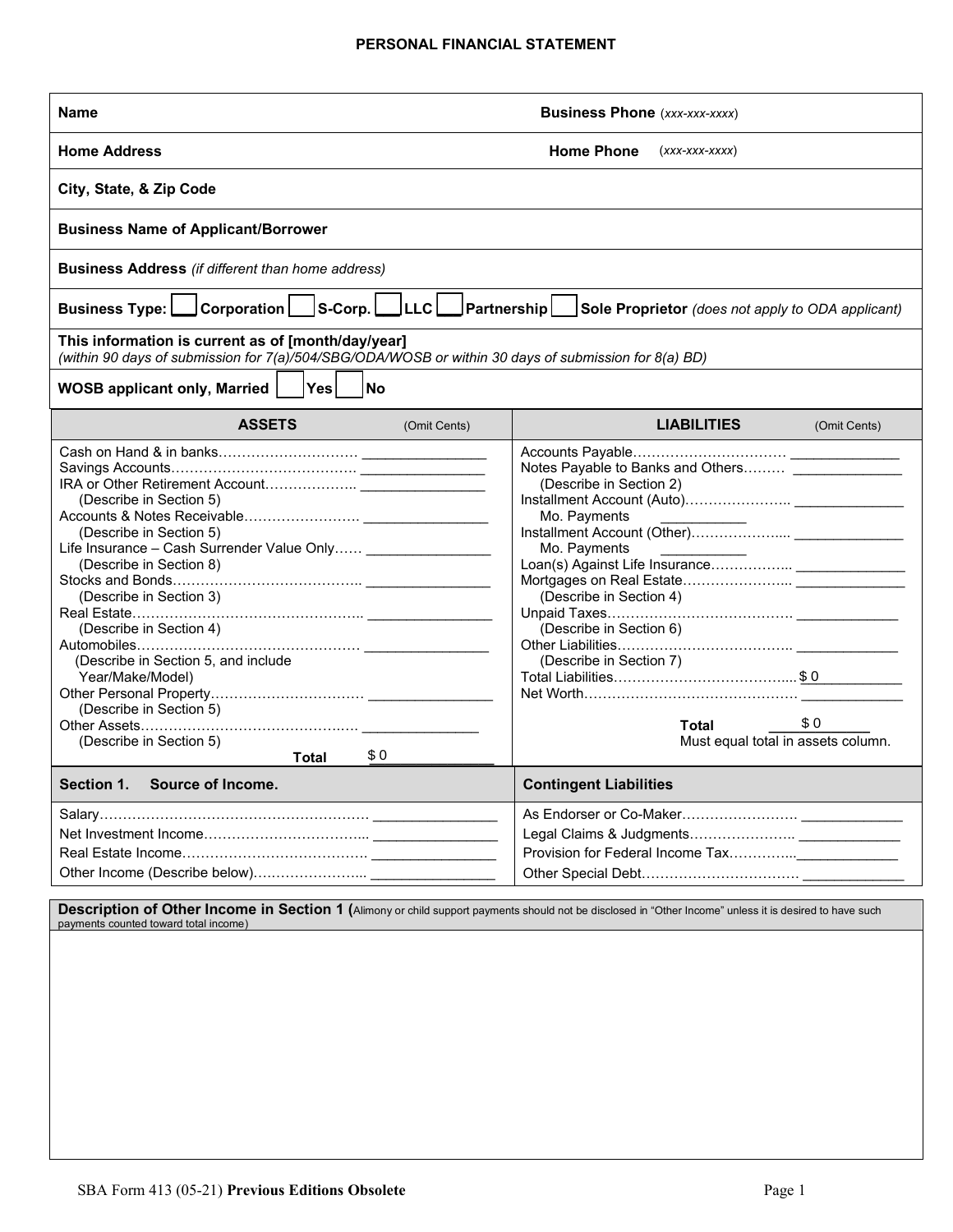| <b>Names and Addresses of</b><br>Noteholder(s)                                                                                                                                                                            |  | Original<br><b>Balance</b> |                   | <b>Current</b><br><b>Balance</b> | <b>Payment</b><br><b>Amount</b> | <b>Frequency</b><br>(monthly, etc.)              |  | <b>How Secured or Endorsed</b><br><b>Type of Collateral</b> |  |
|---------------------------------------------------------------------------------------------------------------------------------------------------------------------------------------------------------------------------|--|----------------------------|-------------------|----------------------------------|---------------------------------|--------------------------------------------------|--|-------------------------------------------------------------|--|
|                                                                                                                                                                                                                           |  |                            |                   |                                  |                                 |                                                  |  |                                                             |  |
|                                                                                                                                                                                                                           |  |                            |                   |                                  |                                 |                                                  |  |                                                             |  |
| Section 3. Stocks and Bonds. (Use attachments if necessary. Each attachment must be identified as part of this statement and signed.)                                                                                     |  |                            |                   |                                  |                                 |                                                  |  |                                                             |  |
| <b>Number of Shares</b>                                                                                                                                                                                                   |  | <b>Name of Securities</b>  |                   | Cost                             |                                 | <b>Market Value</b><br><b>Quotation/Exchange</b> |  | Date of<br><b>Total Value</b><br><b>Quotation/Exchange</b>  |  |
|                                                                                                                                                                                                                           |  |                            |                   |                                  |                                 |                                                  |  |                                                             |  |
|                                                                                                                                                                                                                           |  |                            |                   |                                  |                                 |                                                  |  |                                                             |  |
| Section 4. Real Estate Owned. (List each parcel separately. Use attachment if necessary. Each attachment must be identified as a part of this statement<br>and signed.)                                                   |  |                            |                   |                                  |                                 |                                                  |  |                                                             |  |
|                                                                                                                                                                                                                           |  |                            | <b>Property A</b> |                                  | <b>Property B</b>               |                                                  |  | <b>Property C</b>                                           |  |
| Type of Real Estate (e.g.<br>Primary Residence, Other<br>Residence, Rental Property,<br>Land, etc.)                                                                                                                       |  |                            |                   |                                  |                                 |                                                  |  |                                                             |  |
| <b>Address</b>                                                                                                                                                                                                            |  |                            |                   |                                  |                                 |                                                  |  |                                                             |  |
| Date Purchased                                                                                                                                                                                                            |  |                            |                   |                                  |                                 |                                                  |  |                                                             |  |
| <b>Original Cost</b>                                                                                                                                                                                                      |  |                            |                   |                                  |                                 |                                                  |  |                                                             |  |
| <b>Present Market Value</b>                                                                                                                                                                                               |  |                            |                   |                                  |                                 |                                                  |  |                                                             |  |
| Name & Address of<br>Mortgage Holder                                                                                                                                                                                      |  |                            |                   |                                  |                                 |                                                  |  |                                                             |  |
| Mortgage Account Number                                                                                                                                                                                                   |  |                            |                   |                                  |                                 |                                                  |  |                                                             |  |
| Mortgage Balance                                                                                                                                                                                                          |  |                            |                   |                                  |                                 |                                                  |  |                                                             |  |
| Amount of Payment per<br>Month/Year                                                                                                                                                                                       |  |                            |                   |                                  |                                 |                                                  |  |                                                             |  |
| <b>Status of Mortgage</b>                                                                                                                                                                                                 |  |                            |                   |                                  |                                 |                                                  |  |                                                             |  |
| Section 5. Other Personal Property and Other Assets. (Describe, and, if any is pledged as security, state name and address of lien<br>holder, amount of lien, terms of payment and, if delinquent, describe delinquency.) |  |                            |                   |                                  |                                 |                                                  |  |                                                             |  |
|                                                                                                                                                                                                                           |  |                            |                   |                                  |                                 |                                                  |  |                                                             |  |
|                                                                                                                                                                                                                           |  |                            |                   |                                  |                                 |                                                  |  |                                                             |  |
|                                                                                                                                                                                                                           |  |                            |                   |                                  |                                 |                                                  |  |                                                             |  |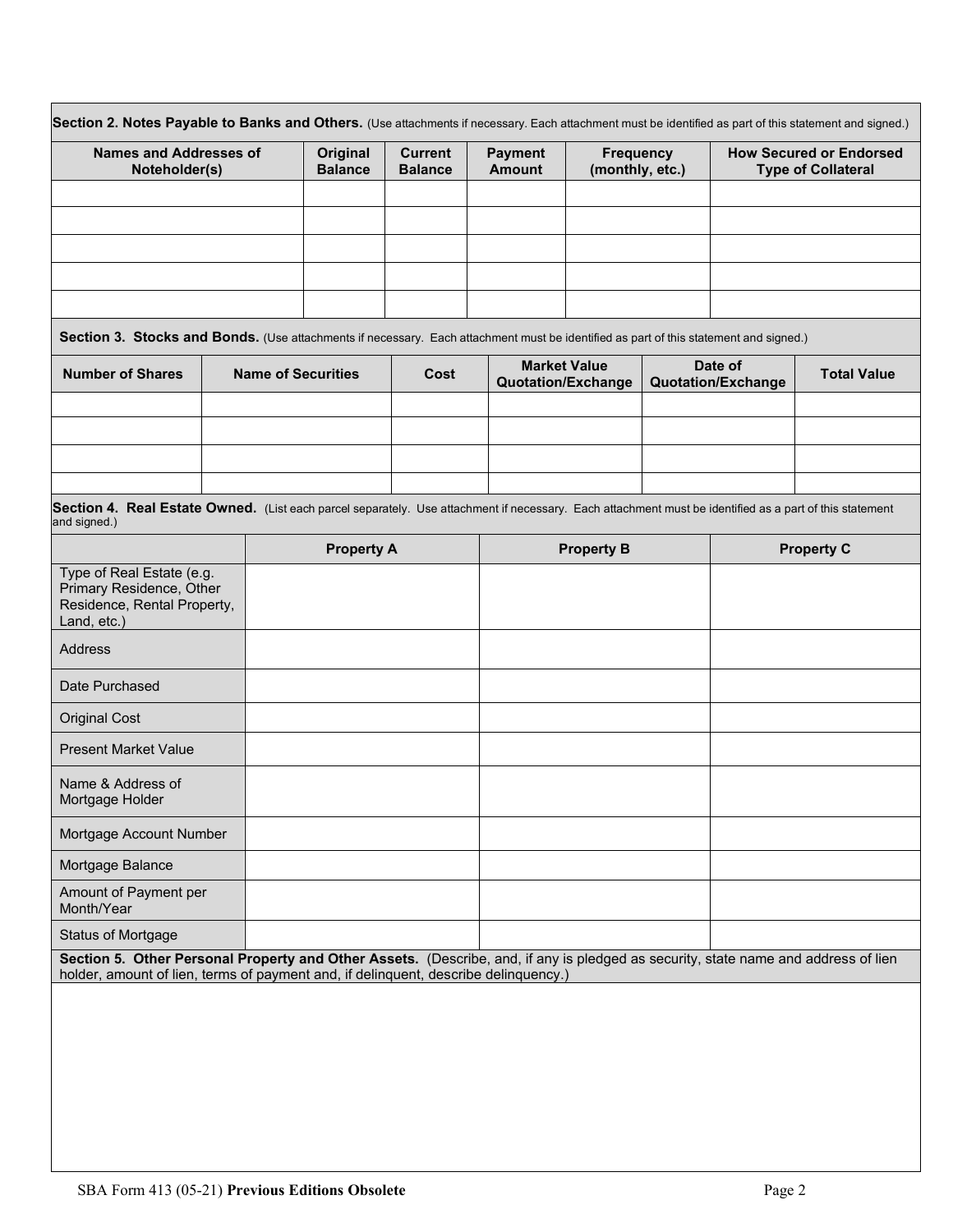**Section 6. Unpaid Taxes.** (Describe in detail as to type, to whom payable, when due, amount, and to what property, if any, a tax lien attaches.)

 **Section 7. Other Liabilities.** (Describe in detail.)

 **Section 8. Life Insurance Held.** (Give face amount and cash surrender value of policies – name of insurance company and Beneficiaries.)

 I authorize the SBA/Lender/Surety Company to make inquiries as necessary to verify the accuracy of the statements made and to determine my creditworthiness.

 **CERTIFICATION**: (to be completed by each person submitting the information requested on this form and the spouse of any 20% or more owner when spousal assets are included)

 By signing this form, I certify under penalty of criminal prosecution that all information on this form and any additional supporting information submitted with this form is true and complete to the best of my knowledge. I understand that SBA or its participating Lenders or Certified Development Companies or Surety Companies will rely on this information when making decisions regarding an application for a loan, surety bond, or participation in the WOSB or 8(a) BD program. I further certify that I have read the attached statements required by law and executive order.-

| Signature                                                                                                                                                                                                                                  | Date                                                                                                                                         |
|--------------------------------------------------------------------------------------------------------------------------------------------------------------------------------------------------------------------------------------------|----------------------------------------------------------------------------------------------------------------------------------------------|
| <b>Print Name</b>                                                                                                                                                                                                                          | Social Security No. <u>_______________________</u>                                                                                           |
| Signature<br>the control of the control of the control of the control of the control of the control of the control of the control of the control of the control of the control of the control of the control of the control of the control | Date                                                                                                                                         |
| <b>Print Name</b>                                                                                                                                                                                                                          | Social Security No.<br><u> 1980 - Jan Barnett, fransk konge og det for de forskellige og det for de forskellige og det forskellige og de</u> |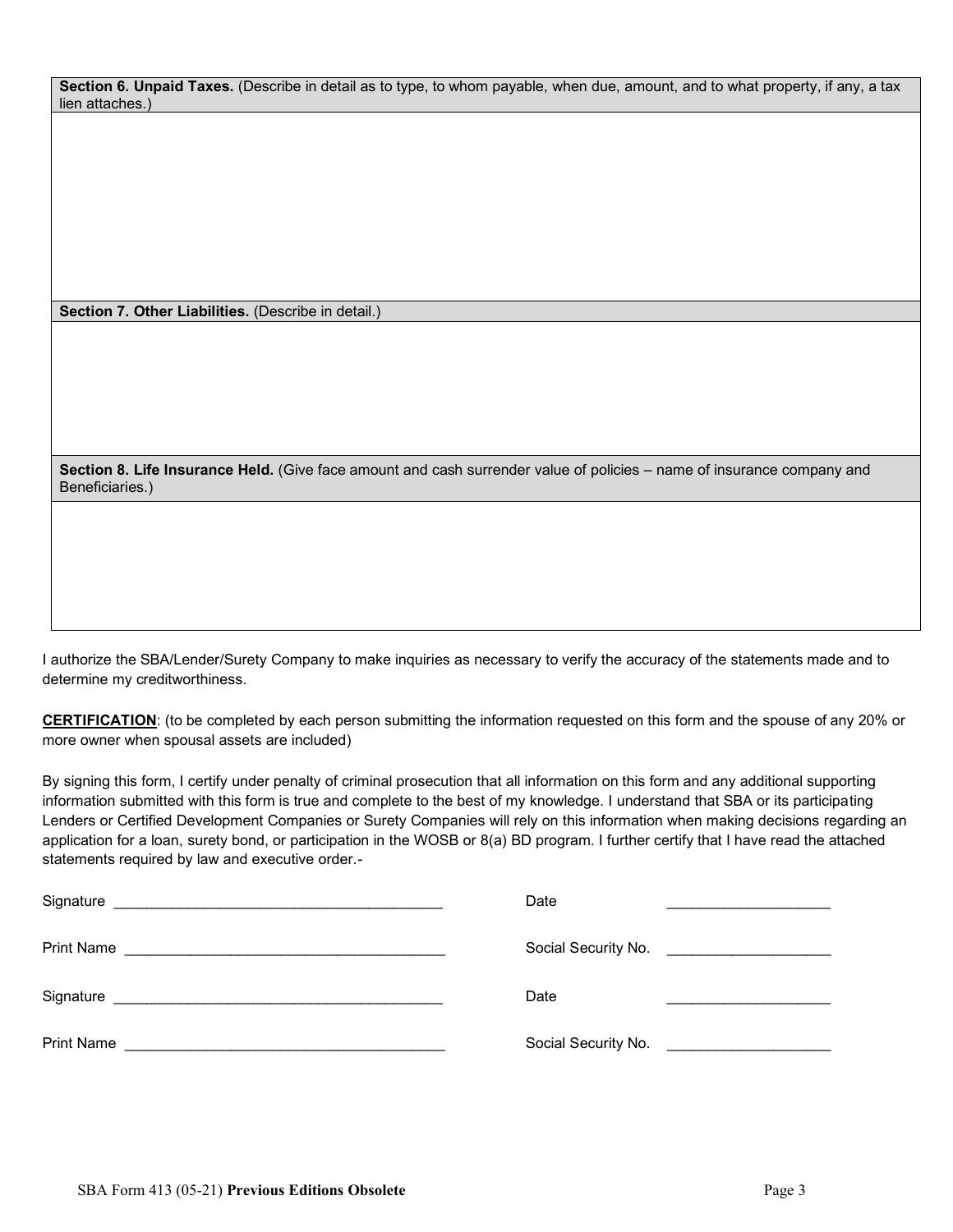# **NOTICE TO 7(a) LOAN, 504 LOAN AND SURETY BOND APPLICANTS: CRIMINAL PENALITIES AND ADMINISTRATIVE REMEDIES FOR FALSE STATEMENTS:**

 Knowingly making a false statement on this form is a violation of Federal law and could result in criminal prosecution, significant civil penalties, and a denial of your loan or surety bond application. A false statement is punishable under 18 U.S.C. §§ 1001 and 3571 by imprisonment of not more than five years and/or a fine of up to \$250,000; under 15 U.S.C. § 645 by imprisonment of not more than two years and/or a fine of not more than \$5,000; and, if submitted to a Federally-insured institution, a false statement is punishable under 18 U.S.C. § 1014 by imprisonment of not more than thirty years and/or a fine of not more than \$1,000,000. Additionally, false statements can lead to treble damages and civil penalties under the False Claims Act, 31 U.S.C. § 3729, and other administrative remedies including suspension and debarment.

### **NOTICE TO DISASTER BUSINESS LOAN APPLICANTS: CRIMINAL PENALTIES AND ADMINISTRATIVE REMEDIES FOR FALSE STATEMENTS:**

 Whoever wrongfully misapplies the proceeds of an SBA disaster loan shall be civilly liable to the Administrator in an amount equal to one-and-one half times the original principal amount of the loan under 15 U.S.C. § 636(b). In addition, any false statement or misrepresentation to SBA may result in criminal, civil or administrative sanctions including, but not limited to: 1) fines and imprisonment, or both, under 15 U.S.C. § 645, 18 U.S.C. § 1001, 18 U.S.C. § 1014, 18 U.S.C. § 1040, 18 U.S.C. § 3571, and any other applicable laws; 2) treble damages and civil penalties under the False Claims Act, 31 U.S.C. § 3729; 3) double damages and civil penalties under the Program Fraud Civil Remedies Act, 31 U.S.C. § 3802; and 4) suspension and/or debarment from all Federal procurement and non-procurement transactions. Statutory fines may increase if amended by the Federal Civil Penalties Inflation Adjustment Act Improvements Act of 2015.

## **NOTICE TO APPLICANTS OR PARTICIPANTS IN THE WOSB FEDERAL CONTRACTING PROGRAM: CRIMINAL PENALITIES AND ADMINISTRATIVE REMEDIES FOR FALSE STATEMENTS:**

 Any person who misrepresents a business concern's status as a WOSB or EDWOSB, or makes any other false statement in order to influence the WOSB Program eligibility determination or other review process in any way (e.g., protest), shall be: (1) subject to fines and imprisonment of up to 5 years, or both, as stated in Title 18 U.S.C. § 1001; (2) subject to fines of up to \$500,000 or imprisonment of up to 10 years, or both, as stated in Title 15 U.S.C. § 645; (3) subject to civil and administrative remedies, including suspension and debarment; and (4) ineligible for participation in programs conducted under the authority of the Small Business Act.

# **NOTICE TO APPLICANTS OR PARTICIPANTS IN THE 8(a) BUSINESS DEVELOPMENT PROGRAM: CRIMINAL PENALTIES AND ADMINISTRATIVE REMEDIES FOR FALSE STATEMENTS:**

 Any person who misrepresents a business concern's status as an 8(a) BD Program participant or SDB concern, or makes any other false statement in order to influence the 8(a) certification or other review process in any way(e.g., annual review, eligibility review), shall be: (1) subject to fines and imprisonment of up to 5 years, or both, as stated in Title 18 U.S.C. § 1001; (2) subject to fines of up to \$500,000 or imprisonment of up to 10 years, or both, as stated in Title 15 U.S.C. § 645; (3) subject to treble damages and civil penalties under the False Claims Act, 31 U.S.C. § 3729; (4) subject to administrative remedies, including suspension and debarment; and (5) ineligible for participation in programs conducted under the authority of the Small Business Act.

 PLEASE NOTE: According to the Paperwork Reduction Act, you are not required to respond to this request for information unless it displays a valid OMB Control Number. The estimated average burden hours for the completion of this form is 1.5 hour per response. If you have questions or comments concerning this estimate or any other aspect of this information collection, please contact: Director, Records Management Division, Small Business Administration, 409 Third Street SW, Washington, D.C. 20416, and SBA Desk Officer, Office of Management and Budget, New Executive Office Building, Room 10202, Washington, D.C. 20503. PLEASE DO NOT SEND COMPLETED FORMS TO OMB.